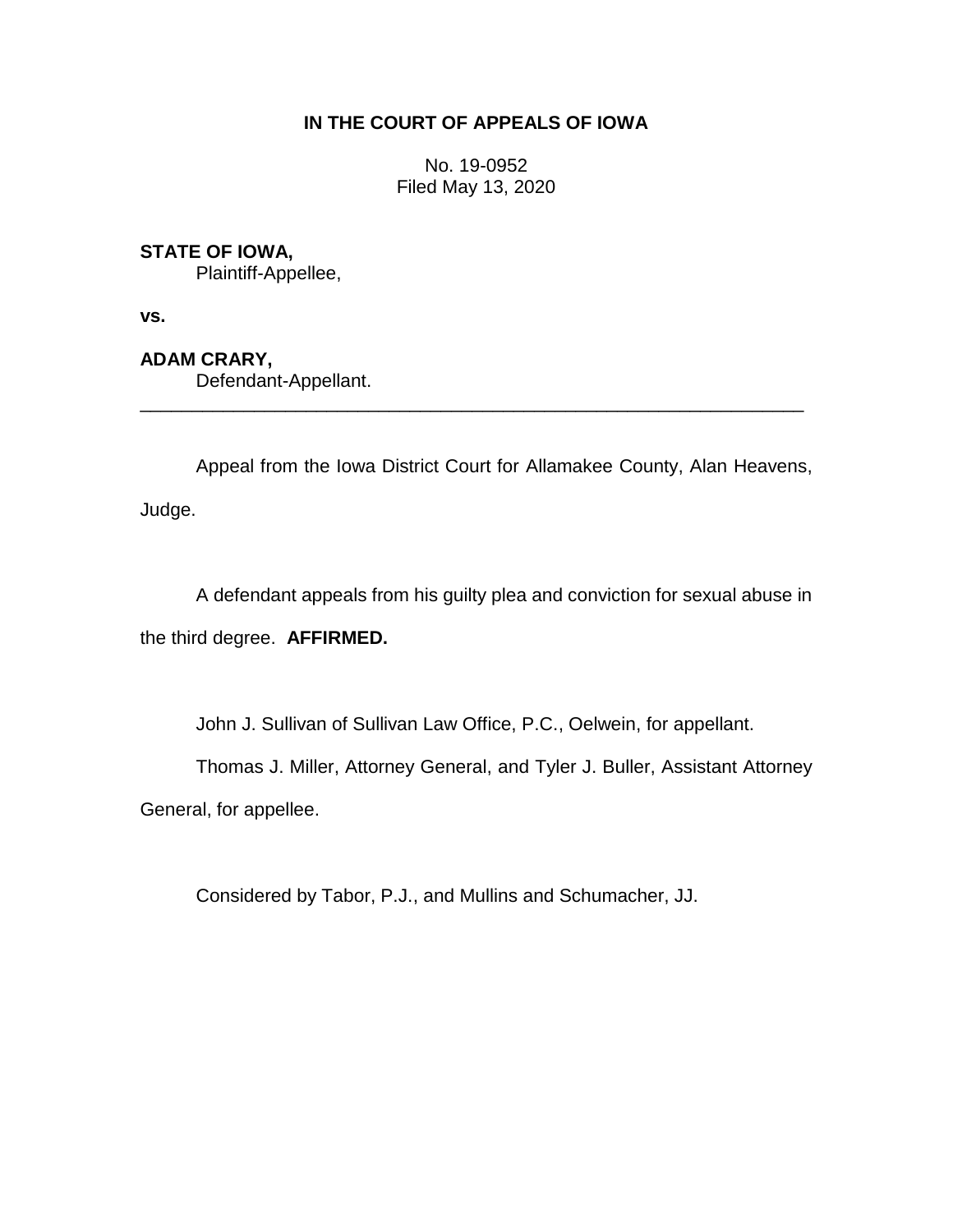### **SCHUMACHER, Judge.**

Adam Crary appeals from his guilty plea and conviction for sexual abuse in the third degree. He asks us to vacate his plea and remand for trial, arguing he received ineffective assistance of counsel in violation of the Sixth Amendment. We reject the contention that Crary's counsel below was ineffective for failing to object to a lack of factual basis, and we preserve Crary's remaining ineffective-assistance claims for possible future postconviction-relief proceedings. Crary's conviction is affirmed.

### **Background Facts and Proceedings**

Adam Crary and his then-spouse K.C. were separated and going through a divorce in 2017. On Labor Day weekend of that year, the two and their children went camping as part of group of three families. Due to Crary's past abusive conduct, it was arranged that although Crary, K.C., and their children would stay in the same camper, Crary would sleep on the couch and K.C. would sleep in the bed.

K.C. awoke at approximately 2:30 a.m. on Sunday, September 3, 2017, to discover Crary was in her bed and had inserted two fingers into her vagina. Her pants and underwear were pulled down to her knees. After K.C. slapped Crary and rebuked him, Crary still refused to leave the bed until approximately 6:30 a.m. At that point, an argument ensued and K.C. left the camper and informed another adult in the group about the incident. She later reported the incident to the Allamakee County Sheriff's Office.

Upon request, Crary presented himself at the Allamakee County Sheriff's Office on December 3, 2017, for an interview with Deputy John Grampovnik. After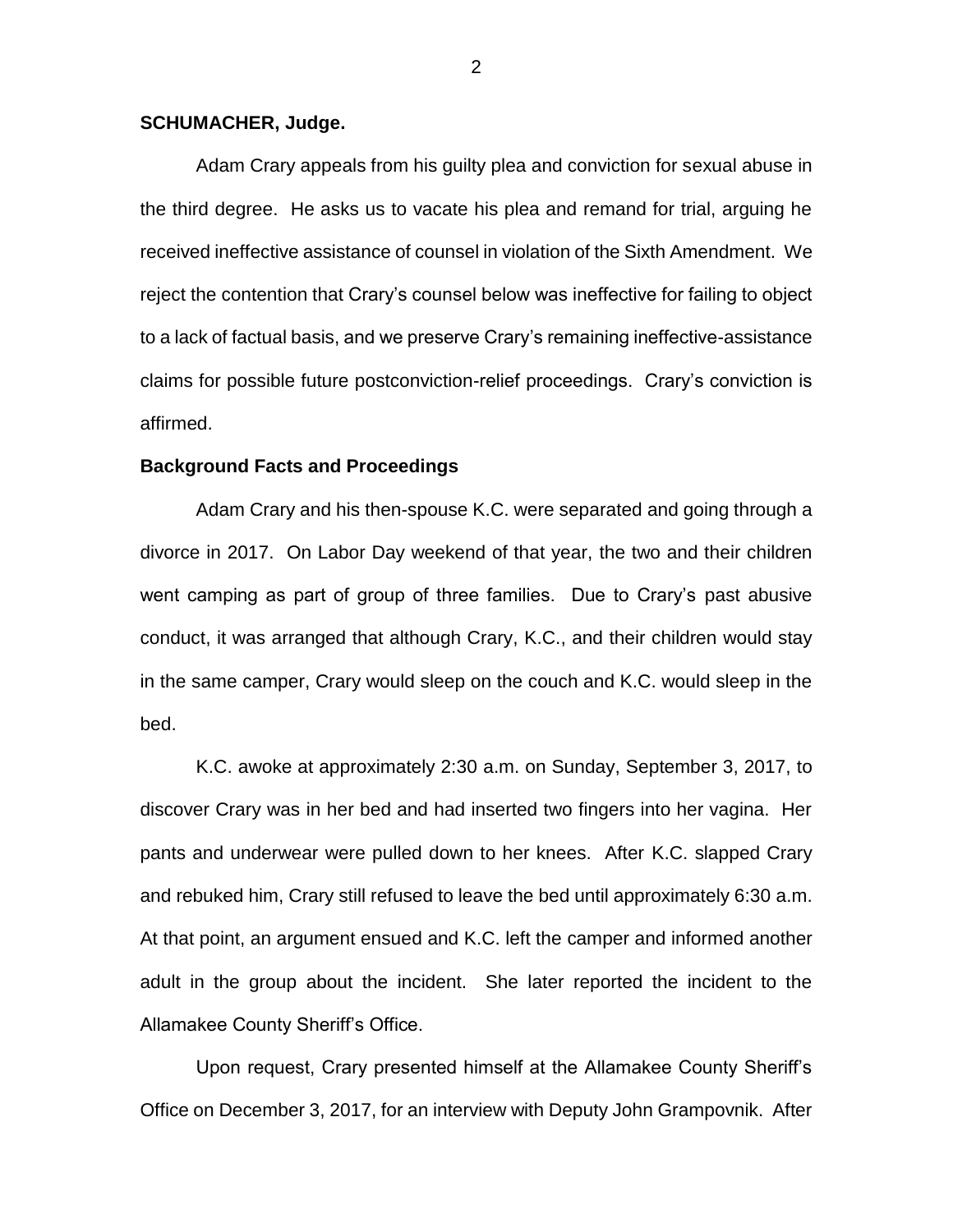receiving *Miranda* warnings, Crary agreed to speak with Deputy Grampovnik. Crary asserted he already knew what K.C. alleged occurred, and Crary questioned K.C.'s credibility. At the conclusion of the interview, Deputy Grampovnik arrested Crary.

The State charged Crary with sexual abuse in the third degree pursuant to lowa Code sections 709.1(1)<sup>1</sup> and 709.4(1)(a) or (d) (2017),<sup>2</sup> a class "C" felony. On May 6, 2019, Crary pleaded guilty pursuant to a plea agreement under which he would receive an indeterminate ten-year sentence with that sentence to be suspended. The district court accepted the plea agreement and imposed sentence. Crary timely appealed, alleging he received ineffective assistance of counsel.<sup>3</sup>

### <sup>1</sup> Section 709.1 provides:

 $\overline{a}$ 

Any sex act between persons is sexual abuse by either of the persons when the act is performed with the other person in any of the following circumstances:

<sup>2</sup> Section 709.4(1) provides:

. . . .

A person commits sexual abuse in the third degree when the person performs a sex act under any of the following circumstances:

a. The act is done by force or against the will of the other person, whether or not the other person is the person's spouse or is cohabiting with the person.

d. The act is performed while the other person is mentally incapacitated, physically incapacitated, or physically helpless.

<sup>3</sup> This appeal was pending on July 1, 2019, so we could address an ineffectiveassistance claim on direct appeal from a guilty plea if the record is adequate. *See State v. Macke*, 933 N.W.2d 226, 227 (Iowa 2019) ("Iowa Code sections 814.6 and 814.7, as amended, do not apply to a direct appeal from a judgment and sentence entered before July 1, 2019."); *see also State v. Leahy*, No. 18-1698, 2019 WL

<sup>1.</sup> The act is done by force or against the will of the other. If the consent or acquiescence of the other is procured by threats of violence toward any person or if the act is done while the other is under the influence of a drug inducing sleep or is otherwise in a state of unconsciousness, the act is done against the will of the other.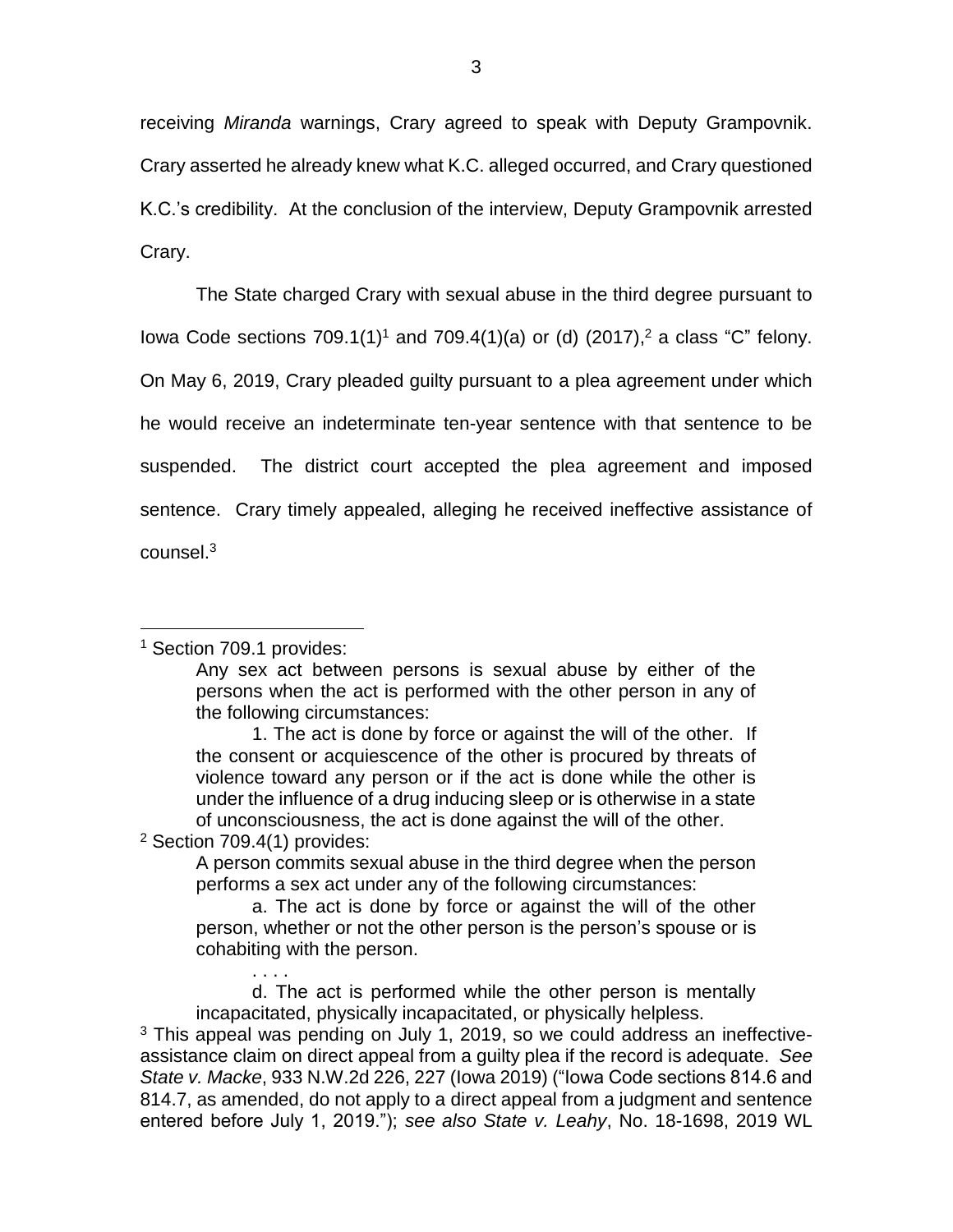### **Standard of Review**

 $\overline{a}$ 

"We review ineffective-assistance-of-counsel claims de novo." *State v. Thorndike*, 860 N.W.2d 316, 319 (Iowa 2015) (citing *State v. Clay*, 824 N.W.2d 488, 494 (Iowa 2012)). Ordinarily such claims are preserved for postconvictionrelief proceedings to allow defendant's trial counsel to defend against the charge. *Id.* "Only in rare cases will the trial record alone be sufficient to resolve the claim on direct appeal." *State v. Straw*, 709 N.W.2d 128, 133 (Iowa 2006). To succeed on a claim of ineffective assistance of counsel, the defendant must prove by a preponderance of the evidence both that "(1) his trial counsel failed to perform an essential duty, and (2) this failure resulted in prejudice." *Id.* (citing *Strickland v. Washington*, 466 U.S. 668, 687–88 (1984)).

To prove his trial counsel failed to perform an essential duty, Crary "must prove his counsel's performance was deficient, meaning trial counsel 'made errors so serious that counsel was not functioning as the "counsel" guaranteed the defendant by the Sixth Amendment.'" *State v. Palmer*, 791 N.W.2d 840, 850 (Iowa 2010) (quoting *Strickland*, 466 U.S. at 687). To prove prejudice, the defendant must show "that there is a reasonable probability that, but for counsel's unprofessional errors, the result of the proceeding would have been different." *Ledezma v. State*, 626 N.W.2d 134, 143 (Iowa 2001) (quoting *Strickland*, 466 U.S.at 694). "In considering the defendant's claims of inadequate representation,

<sup>5424959,</sup> at \*2 (Iowa Ct. App. Oct. 23, 2019); *State v. Krone*, No. 18-0130, 2020 WL 821935, at \*4 (Iowa Ct. App. Feb. 19, 2020).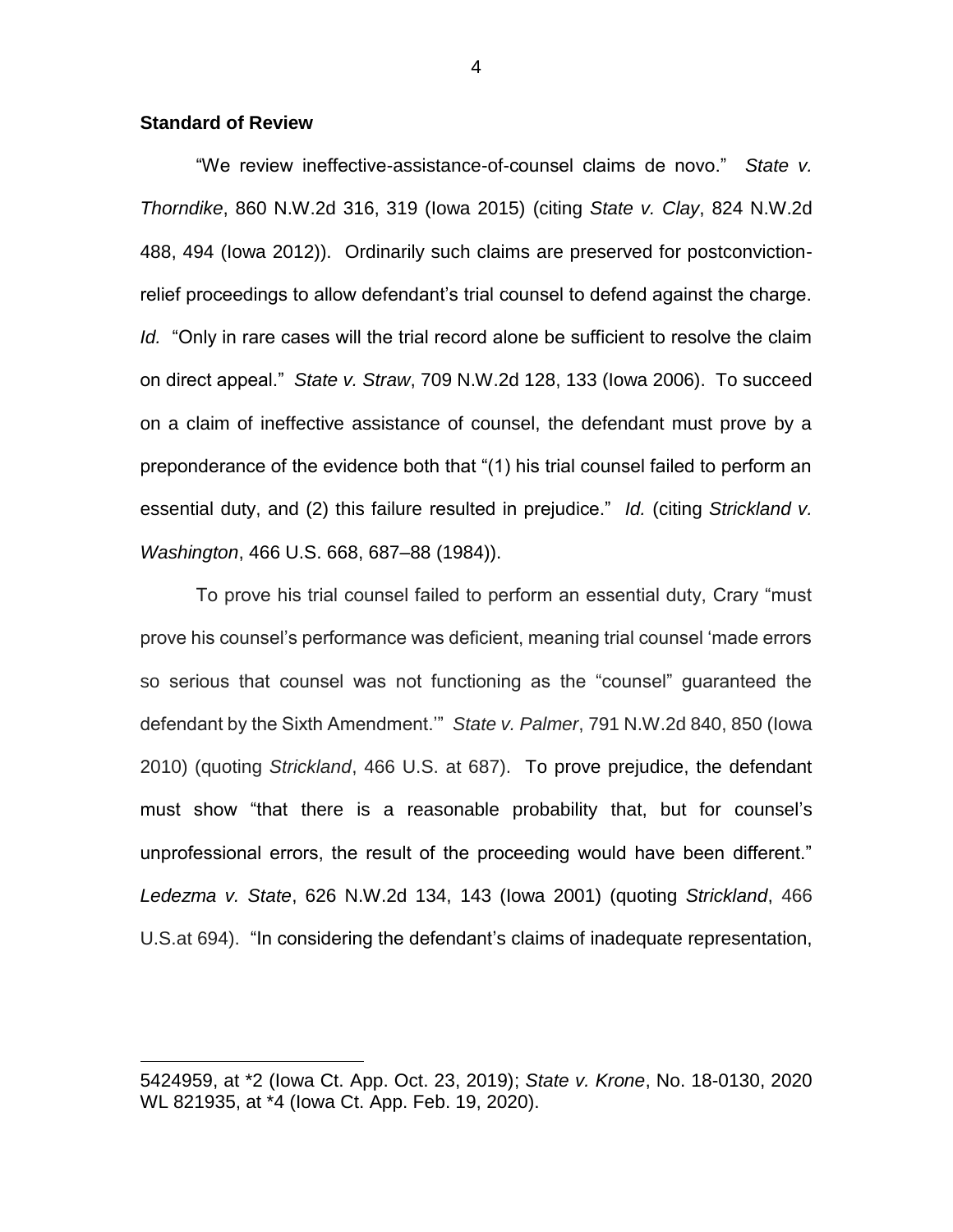we find important the principle that counsel has no duty to raise an issue that lacks merit." *State v. Taylor*, 689 N.W.2d 116, 134 (Iowa 2004).

#### **Discussion**

Crary argues he received ineffective assistance of counsel for three reasons. First, he alleges his counsel allowed him to plead guilty when there was no factual basis to support his plea. Second, he complains he was denied his ability to plead guilty pursuant to *North Carolina v. Alford*, 400 U.S. 25 (1970). Third, he contends he would have elected to proceed to trial had his trial counsel informed him that his charge of sexual abuse in the third degree was not a forcible felony.

1. Factual Basis

We determine there was a factual basis for Crary's guilty plea, so we reject Crary's argument that his counsel was ineffective for failing to challenge the plea based on a lack of factual basis.

Crary's statements at sentencing and the minutes of testimony establish a factual basis for the crime of sexual abuse in the third degree. The following exchange occurred during the plea colloquy:

The court: Were you in Allamakee County on September 3, 2017? Defendant: Yes.

The court: And did you commit sexual abuse in the third degree by performing a sex act with another person whose initials are K.C. by force or against the will of K.C. or while K.C. was physically helpless?

Defendant: Yes.

The court also asked Crary if he had received a copy of the trial information and minutes of testimony and if he had reviewed them, to which Crary replied that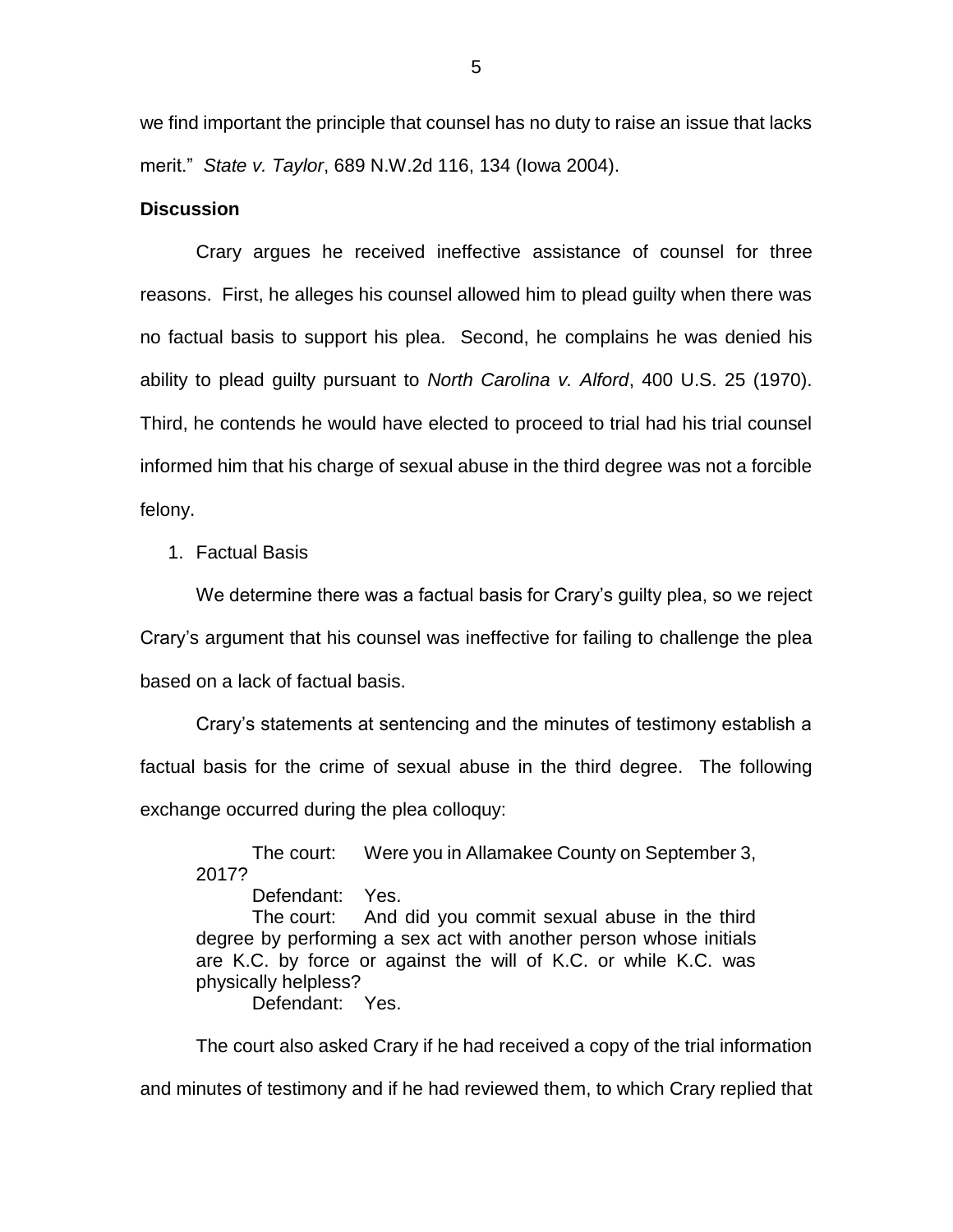he had reviewed them. When asked whether the court could rely on the minutes of testimony to establish a factual basis that he committed the offense, Crary responded "yes."

The minutes of testimony contain allegations that on September 3, 2017, Crary entered K.C.'s bed without her consent, after being earlier instructed to sleep elsewhere, and inserted his fingers into her vagina while she was sleeping. This allegation, together with Crary's admission to committing a sex act by force or against the will of K.C. or while K.C. was physically helpless, suffices to create a factual basis to support the charge of sexual abuse in the third degree. Because we conclude there was a factual basis to support the plea, any claim to the contrary would have been meritless, and Crary's counsel had no duty to make such a claim. *See Taylor*, 689 N.W.2d at 134. Additionally, Crary suffered no prejudice by his counsel's failure to make a meritless claim, as there was no reasonable likelihood of a different result had counsel protested. *See Ledezma*, 626 N.W.2d at 143.

Crary also argues his counsel was ineffective because there was insufficient evidence in the minutes of testimony showing his conduct "was intended to be by force or against her will." We reject this claim because the provisions under which Crary was convicted do not require that Crary intended his conduct to be by force or against the victim's will.

Crary was convicted under sections 709.1(1) and 709.4(1)(a). These provisions do not require specific intent. *See State v. Booth*, 169 N.W.2d 869, 874 (Iowa 1969) ("The statutory definition makes the proof of certain acts alone sufficient and the general criminal intent is supplied by the performance of such acts."); *State v. Riles-El*, 453 N.W.2d 538, 539 (Iowa Ct. App. 1990) ("The Iowa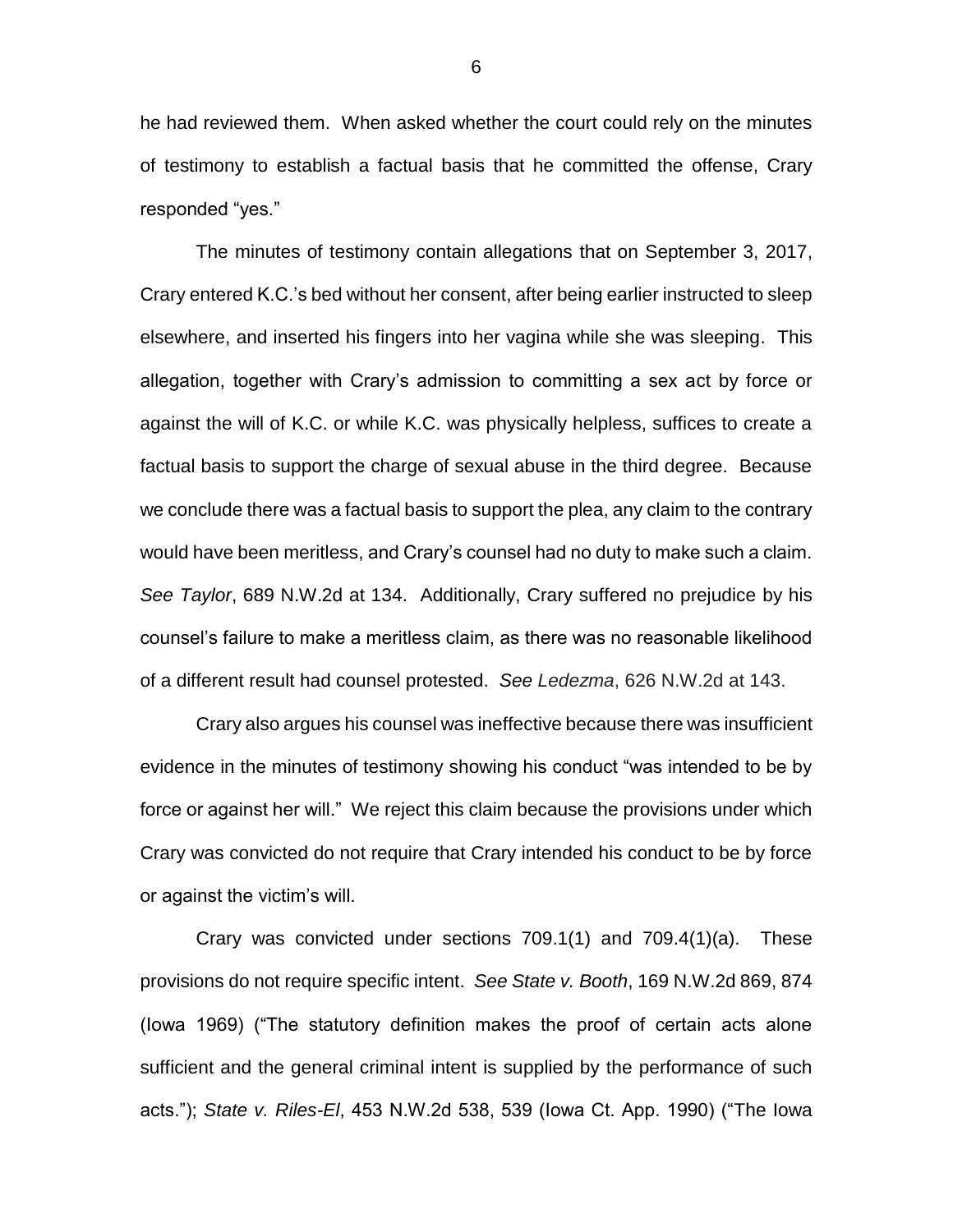Supreme Court has clearly held on several occasions that sexual abuse is a general intent crime."). Any claim to the contrary would have been meritless, and therefore counsel was not ineffective for failing to raise such a claim.

2. *Alford* Plea and Forcible Felony

Crary makes two more ineffective-assistance-of-counsel claims, both of which allege his trial counsel's errors led to his plea not being knowing, intelligent, and voluntary. Trial counsel will be deemed ineffective if, at a plea hearing, a defendant is "unable to make an intelligent and informed choice from among his alternative courses of action" due to erroneous pre-plea legal advice. *Meier v. State*, 337 N.W.2d 204, 208 (Iowa 1983) (quoting *Rinehart v. Brewer,* 561 F.2d 126, 132 (8th Cir.1977)).

First, Crary alleges he was "denied his opportunity" to enter a plea pursuant to *North Carolina v. Alford*, which permits a defendant to "voluntarily, knowingly, and understandingly consent to the imposition of a prison sentence even if he is unwilling or unable to admit his participation in the acts constituting the crime." 400 U.S. 25, 37 (1970). He contends he "was under the impression he would be given the opportunity as part of this plea agreement."

However, "*Alford* did not give defendants a right, constitutional or otherwise, to enter an *Alford* plea." *State v. Knight*, 701 N.W.2d 83, 89 (Iowa 2005). Because Crary had no right to an *Alford* plea, his trial counsel breached no essential duty by failing to assert *Alford*, nor can Crary prove he suffered prejudice from pleading guilty without raising *Alford*. Accordingly, we consider this claim only to the extent it alleges his counsel's failure to raise *Alford* resulted in a plea that was not made knowingly, intelligently, and voluntarily.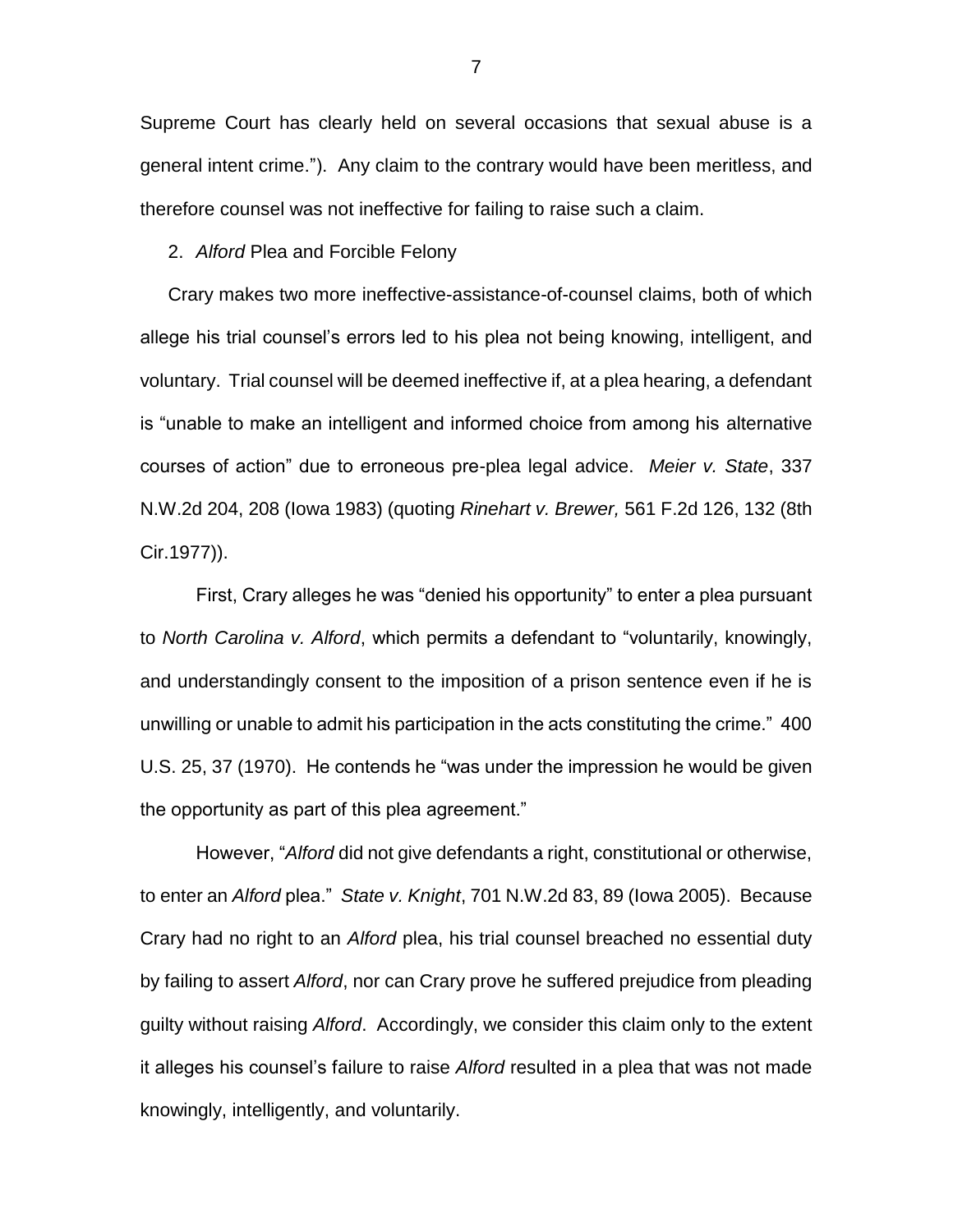Crary's remaining ineffective-assistance-of-counsel claim also implicates the voluntariness of his plea. Crary alleges his counsel was ineffective because counsel did not advise him that sexual abuse in the third degree involving a spouse is not a forcible felony. He asserts "he was led to believe[ ] that he would be ineligible to receive a suspended sentence if he took this matter to trial and was found guilty as charged. He alleges he was unaware that this charge was not a forcible felony."

Under section 907.3(3), a trial court, following a plea of guilty, "may suspend the sentence and place the defendant on probation upon such terms and conditions as it may require." However, section 907.3 by its terms does not apply to forcible felonies, and under section 702.11, the definition of "forcible felony" includes some categories of "sexual abuse." Thus, a trial court may *not* suspend a sentence for defendants convicted of specified categories of "sexual abuse."

Although Crary was charged with sexual abuse in the third degree, his charge did not fall under the "forcible felony" exception to a court's power to suspend a sentence because pursuant to section 702.11(2)(b), "Sexual abuse in the third degree committed between spouses" is not a forcible felony. K.C. was Crary's spouse at the time of the offense. Thus, although Crary's appellate brief fails to cite the appropriate Code provisions, he essentially argues his counsel failed to inform him of the application of section 702.11(2)(b). As with his *Alford*  claim, the claim regarding Crary's understanding of whether his charge could result in a suspended sentence calls into question whether his plea was knowing, intelligent, and voluntary.

8